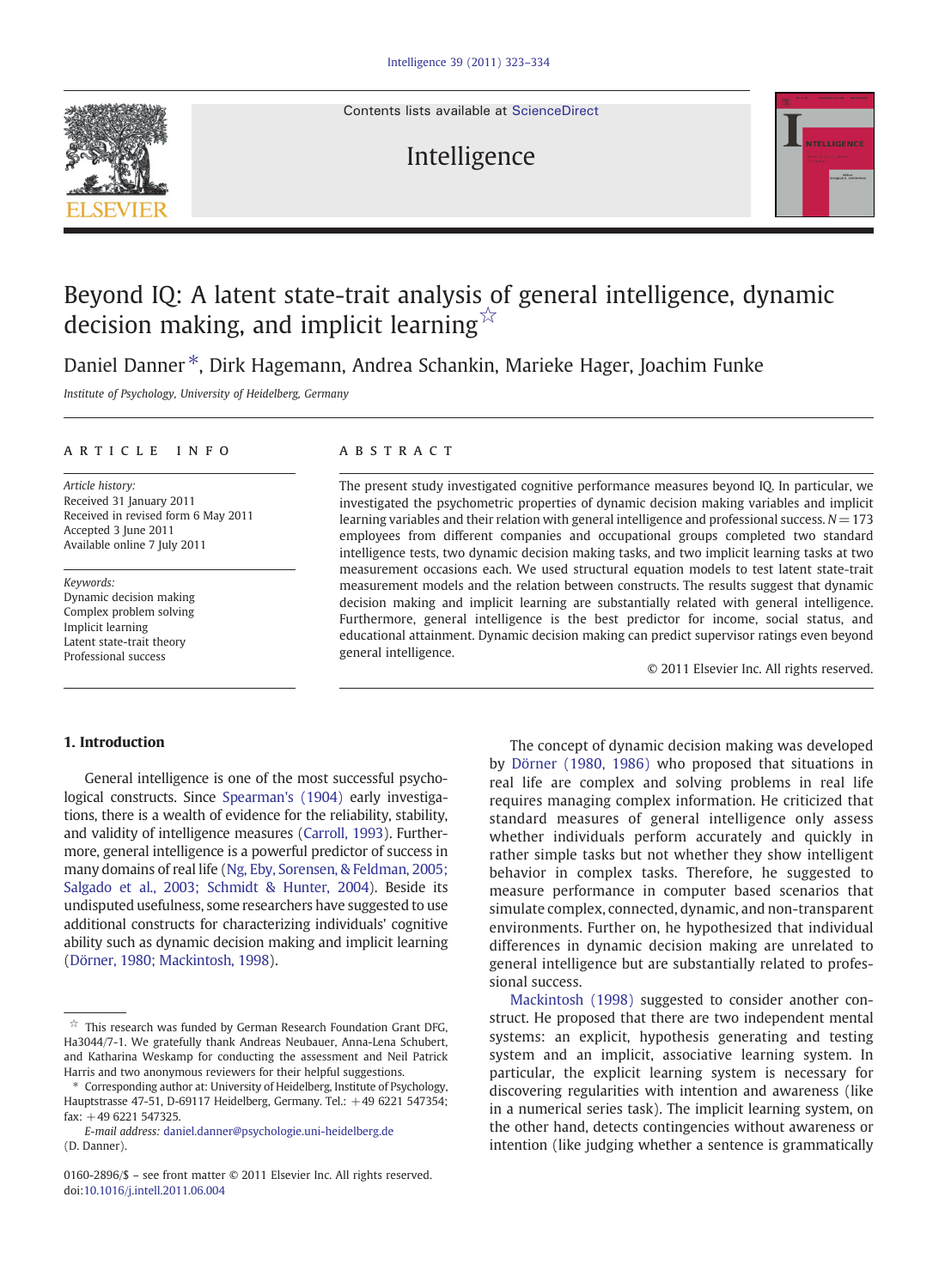right or wrong without being able to report the respective grammatical rule). Mackintosh suggested that standard intelligence tests capture individual differences in the explicit system but not individual differences in the implicit learning system. Therefore, he suggested to take individual differences in implicit learning into account. He hypothesized that these differences are independent from general intelligence measures but are nevertheless important predictors of educational and professional success.

Dörner and Mackintosh's proposals raise two interesting questions. Are there reliable individual differences in dynamic decision making and implicit learning which are independent from general intelligence? Can these differences predict real life performance beyond IQ? Investigating these issues will be the aim of the present study.

#### 1.1. Previous findings

#### 1.1.1. Dynamic decision making

[Dörner's \(1980, 1986\)](#page--1-0) critique of standard intelligence tests laid the foundation for a field of research, which has been called dynamic decision making [\(Gonzalez, Vanyukov, & Martin,](#page--1-0) [2005](#page--1-0)) or complex problem solving [\(Funke, 2010\)](#page--1-0). Over the years, several dynamic decision making tasks have been developed. For example, the Tailorshop scenario [\(Funke, 1983\)](#page--1-0) simulates a fictional company where the participants have to control many variables like the number of workers or the costs for advertising to maximize their company value. Other tasks simulate a forestry [\(Wagener, 2001](#page--1-0)), a power plant ([Wallach, 1998](#page--1-0)), or a space flight [\(Wirth & Funke, 2005\)](#page--1-0) where the participants have to control several variables to reach a given goal state. Recently, dynamic decision making tasks have also been included in the Programme for International Student Assessment (PISA; [Wirth](#page--1-0) [& Klieme, 2003](#page--1-0)).

Over the years, there have been many studies investigating the relation between dynamic decision making and general intelligence. Whereas several studies found nonsignificant or only small correlations (for an overview see [Kluwe, Misiak, & Haider, 1991\)](#page--1-0), other studies reported significant standardized path coefficients between  $\beta = 0.38$ and  $\beta = 0.54$  from latent intelligence to latent dynamic decision making variables [\(Kröner, Plass, & Leutner, 2005;](#page--1-0) [Rigas, Carling, & Brehmer, 2002; Wittmann & Hattrup, 2004](#page--1-0)). One study even found a correlation between a latent intelligence and a latent dynamic decision making variable of  $r = 0.84$  [\(Wirth & Klieme, 2003\)](#page--1-0).

There are only two studies that investigated the predictive validity of dynamic decision making measures. [Wagener and](#page--1-0) [Wittmann \(2002\)](#page--1-0) assessed a sample of  $N=35$  trainees and reported correlations between  $r = 0.16$  and  $r = 0.40$  between the performance in a dynamic decision making task and the performance in different assessment center tasks. However, the study did not report whether these relationships were incremental or due to an overlap between dynamic decision making and general intelligence. [Kersting \(2001\)](#page--1-0) reported a correlation of  $r = 0.37$  between the performance in a dynamic decision making task and supervisor ratings in a sample of  $N= 73$  policemen. He further reported that this correlation remained significant after controlling for individual differences in general intelligence,  $r = 0.29$ , which points towards the incremental predictive validity of this dynamic decision making measure.

Taken together, these findings draw a rather heterogeneous picture of the relation between dynamic decision making and general intelligence and there is only preliminary evidence for the predictive validity of dynamic decision making variables.

#### 1.1.2. Implicit learning

[Mackintosh \(1998\)](#page--1-0) suggested to use artificial grammar learning tasks [\(Reber, 1967\)](#page--1-0) to measure performance differences in implicit learning. In such a task, the participants are asked to learn a list of apparently arbitrary letter strings (like WNSNXS). Afterwards, they are told that these strings were constructed according to a complex rule system (a grammar) and they are asked to judge newly presented strings as grammatical or non-grammatical. Typically, the participants show above chance performance but are not able to report the grammar rules. Therefore, [Reber \(1967\)](#page--1-0) suggested that the participants learned the grammar implicitly. Although Reber's interpretation released a long and fertile discussion about implicit learning processes, there have been only a few studies investigating the relation between performance in artificial grammar learning tasks and general intelligence.

[Reber, Walkenfeld, and Hernstadt \(1991\)](#page--1-0) reported a correlation of  $r = 0.25$  between the performance in an artificial grammar learning task and IQ, and [Gebauer and](#page--1-0) [Mackintosh \(2007\)](#page--1-0) reported respective correlations between  $r=-0.03$  and  $r=0.17$  depending on the task and the instruction. To our knowledge, there is no published study investigating the relation between educational or professional success and the performance in an artificial grammar learning task. Thus, there is a paucity of evidence on the relation between implicit learning and general intelligence as well as on the relation between implicit learning and success in real life.

#### 1.2. Some psychometric considerations

Previous studies that investigated the relation between general intelligence, dynamic decision making, and implicit learning treated the performance measures as trait-like variables. A trait may be defined as a variable that is stable over several measurement occasions, consistent across different situations, and consistent across different methods. However, the variance of a performance measure may capture additional factors beyond individual differences in a trait.

First, a performance measure may also be influenced by the specific measurement situation even in standardized experiments. For example, one person may be well rested whereas another person may already have worked several hours before testing. One person may be motivated to show maximum performance whereas another person may have gotten a stinging rebuke by his or her supervisor that day and may not be motivated to show performance at all. Because these effects may contribute unwanted variance, it may be beneficial to take this occasion specificity of performance variables into account.